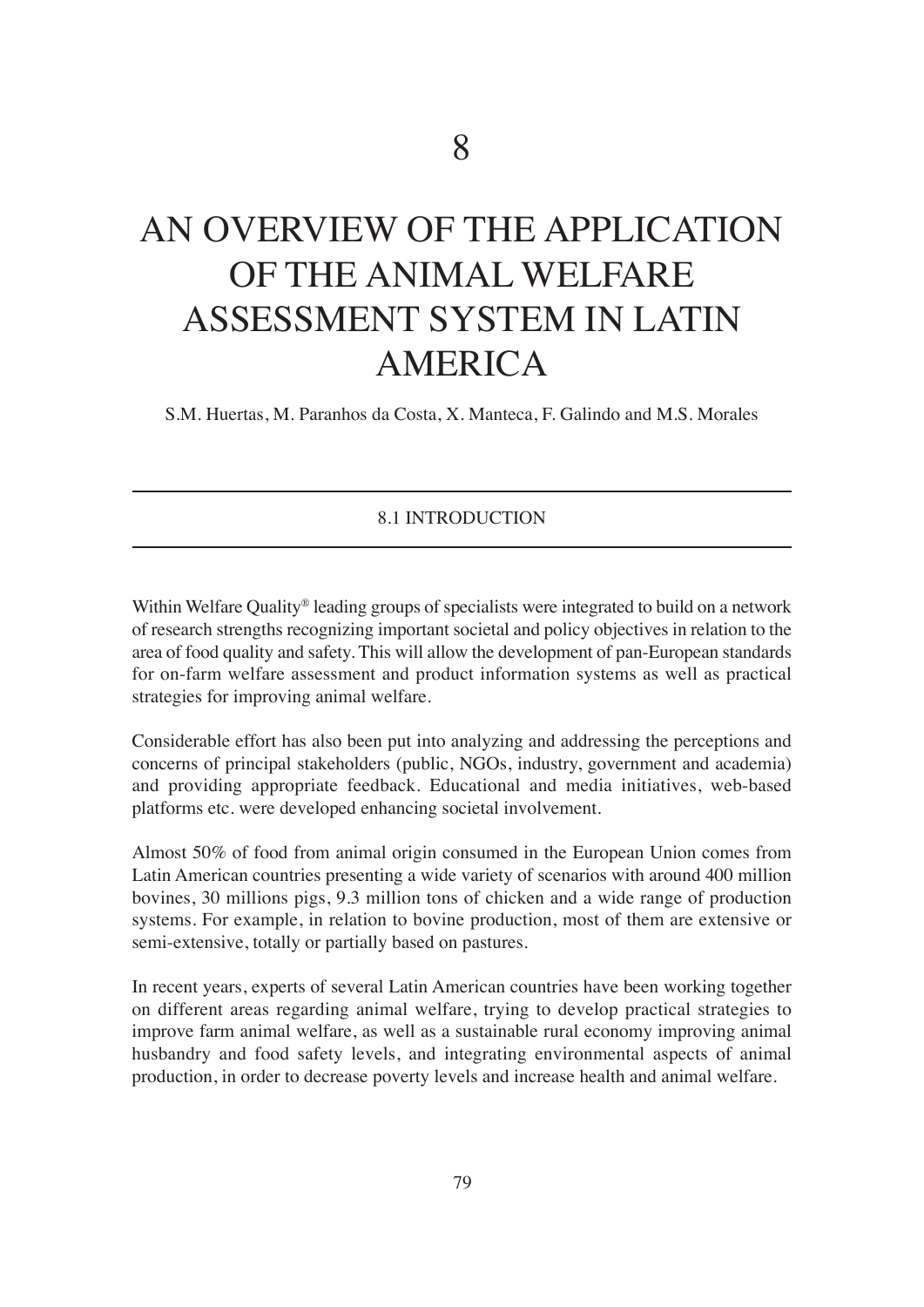The management of this project was closely linked to the management structure of the Welfare Quality<sup>®</sup> project. Activities in Welfare Quality<sup>®</sup> were defined and clustered in the nine Sub Projects and the extension project is defined as Sub Project 10 (SP10).

The general aim of the Welfare Quality® project "Integration of animal welfare in the food quality chain: from public concern to improved welfare and transparent quality – EXTENSION" (that became SP10 in Welfare Quality®) was thought also as a way to integrate in European and Latin American groups working on those issues.

The Latin American participants in the Welfare Quality® Extension are: São Paulo State, University, UNESP (Brazil); Universidad de Chile, UCH (Chile); Universidad Nacional Autónoma de México, UNAM (México) and Universidad de la República, UDELAR-FV (Uruguay). The coordination and link is performed by the Universidad Autónoma de Barcelona, Spain.

This integration between Europe and Latin America is essential in order to respond to the globalization of the issue and to develop widely applicable welfare assessment systems and practical solutions for problems affecting animal welfare. progress in this field in a given geographical area is affected by and should be matched to progress in other areas of the world. The cooperation between animal welfare scientists working within Welfare Quality® in Europe and relevant groups in Latin America reinforce the achievement of results that benefit human and animal quality of life.

The proposal had four objectives: 1) to study consumers' attitudes and beliefs towards animal welfare in Brazil, chile, mexico and Uruguay; 2) to test and implement the animal welfare monitoring system (for pigs, cattle and poultry) developed in Sub Project 2 (WP 2.4) in the conditions encountered in latin America; 3) to develop practical strategies to improve the welfare of farm animals (pigs, cattle and poultry), with particular emphasis on animal handling during loading and transport; and 4) to increase existing knowledge of some of the major welfare problems of extensive systems of animal production and its integration to environmental sustainability issues. It was expected that the above objectives complement and contribute to the achievement of the objectives of welfare Quality® and their global uptake in several ways. working together, experienced scientists from both continents in a variety of climatic, economic and social conditions have provided robustness and scientific quality of the strategies and assessment tools developed in welfare Quality®.

This chapter deals with the second objective of the project, namely to test and implement the animal welfare monitoring system (for pigs, cattle and poultry) developed in sub Project 2 of Welfare Quality (WP 2.4) in the conditions encountered in Latin America. The experience gained by Latin American scientists when applying the animal welfare monitoring system in their own countries has revealed a number of areas that deserve further attention.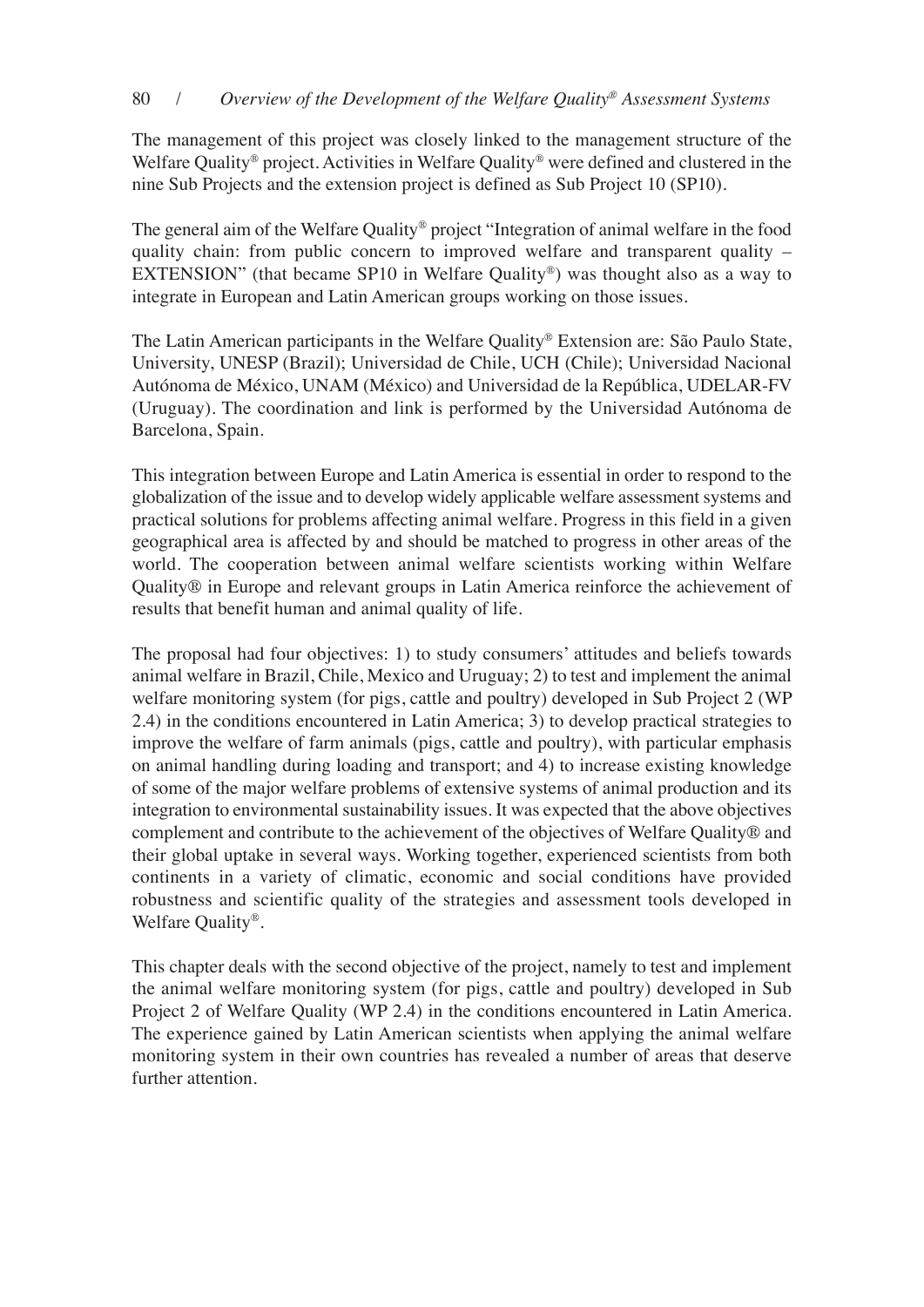## 8.2 Activities DevelopeD in lA coUntries within sp10

The activities of SP10 covered the following aspects: workshops in four Latin American countries, training of observers in the protocols methodology, application of animal welfare assessment protocols at farm and slaughterhouses, evaluation of practical problems observed in the application of the protocols and implementation of solutions and evaluation of other issues related to welfare Quality®.

# 8.3 worKshops on Assessment of welfAre QUAlity® protocols

In order to adapt the animal welfare monitoring system developed in Europe to the conditions commonly encountered in latin America, three workshops on cattle, pigs and poultry were held in Uruguay, Brazil And Chile. The workshops had the assistance of European and Latin-American experts and facilitators in order to transfer knowledge and experiences in the application of the animal welfare assessment protocols developed in the European countries. Travel expenses of European experts were covered by the European Commission through DG SANCO.

# *8.3.1 Workshop on Welfare Assessment in Cattle (Beef and Dairy)*

The first workshop on Welfare Assessment in Cattle (beef and dairy) took place in Uruguay, August 2007. The main point discussed during the activities was the use of the assessment protocol taking into consideration the extensive and semi-extensive conditions in latin American systems and the need to translate the protocol into portuguese and spanish.

#### *8.3.2 Workshop on Welfare Assessment in Pigs*

The workshop on Pigs' Welfare Assessment was carried out at Concordia, Santa Catarina (Brazil) in November 2007. The main objective was to introduce the protocols for pig welfare assessment, developed by the experts linked to the Welfare Quality<sup>®</sup> Project, evaluating their applications in the latin American environment.

The activities were carried out in two private farms and in one private slaughterhouse. In general not many differences were found in the application of the protocols and the workshop was important to clarify some aspects in the protocols application.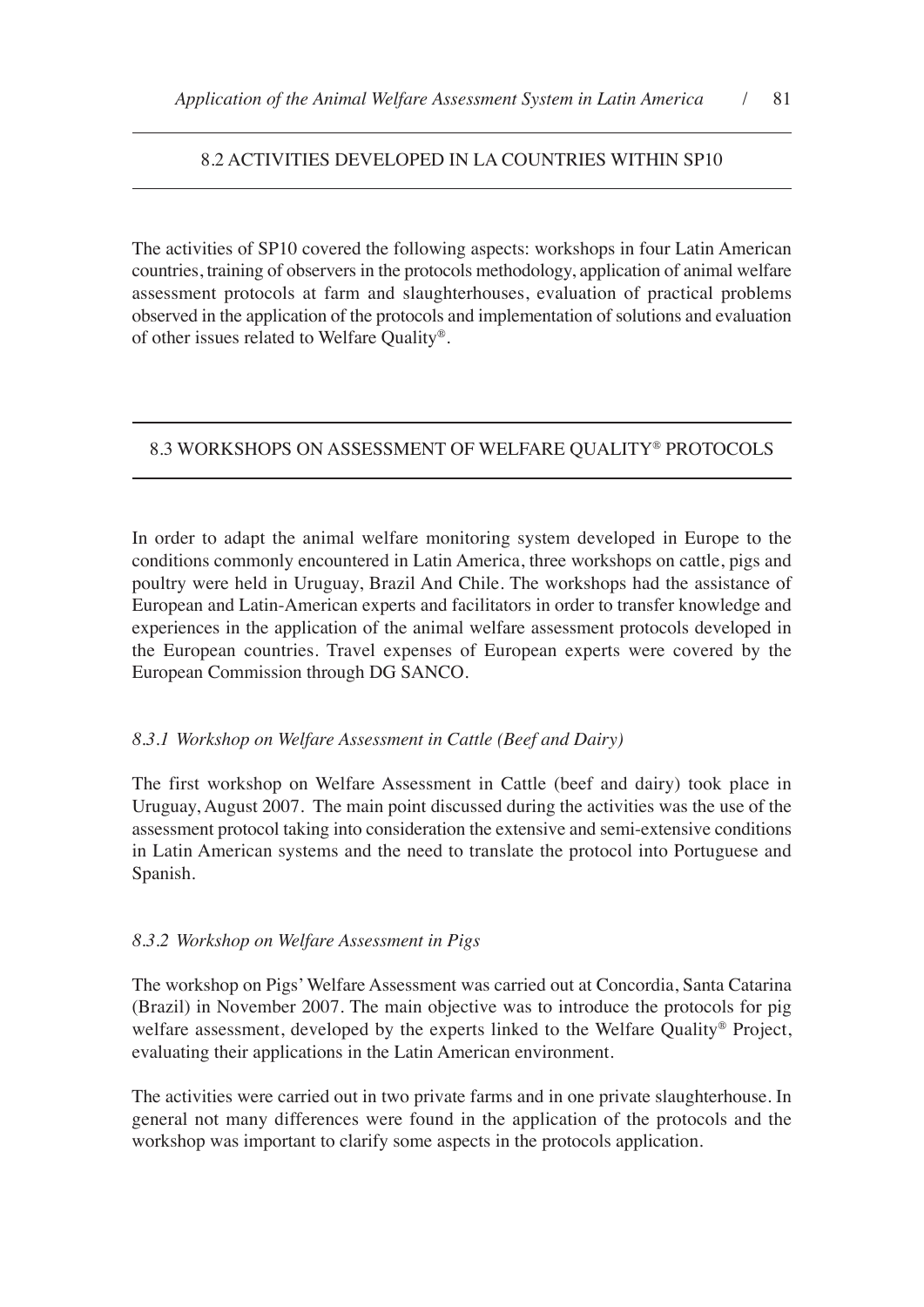## 82 / *Overview of the Development of the Welfare Quality® Assessment Systems*

# *8.3.3 Workshop on Welfare Assessment in Poultry*

The Welfare Assessment in Poultry training was held in Santiago, Chile, January, 2008 and the main purpose was to train latin American members of the project on the welfare Quality<sup>®</sup> poultry protocol and to discuss the applicability of the protocols to the Latin American conditions.

Regarding the applicability of the protocols, the general feeling was that the monitoring system is sufficiently applicable to the Latin American conditions. The main concern was related to how objectively the Qualitative Behavioural Assessment could be measured, considering there were some words that in Spanish are used in a different way (e.g. inquisitive) and in smaller degree the participants found the interview part of the protocol too long.

# 8.4 trAininG oBservers

following the workshops, more observers were trained in each participating country in order to start the visits to farms and slaughterhouses and evaluate and validate the protocols. in all cases, the practical trainings were carried out at the Universities using the information, material and support provided by welfare Quality® instructors during the previous workshops.

A total of 48 persons were trained on protocols application. sixteen in Brazil, 11 in chile, 11 in mexico and 10 in Uruguay acquired the necessary skills to apply the protocols at farms and slaughterhouses.

# 8.5 ApplicAtion of AnimAl welfAre Assessment protocols At FARMS AND SLAUGHTERHOUSES

# *8.5.1 Poultry*

A total of 33 visits to evaluate poultry protocols were performed in the four countries involved, including nine intensive broiler farms; 17 laying hens farms; two free range facilities and five slaughterhouses.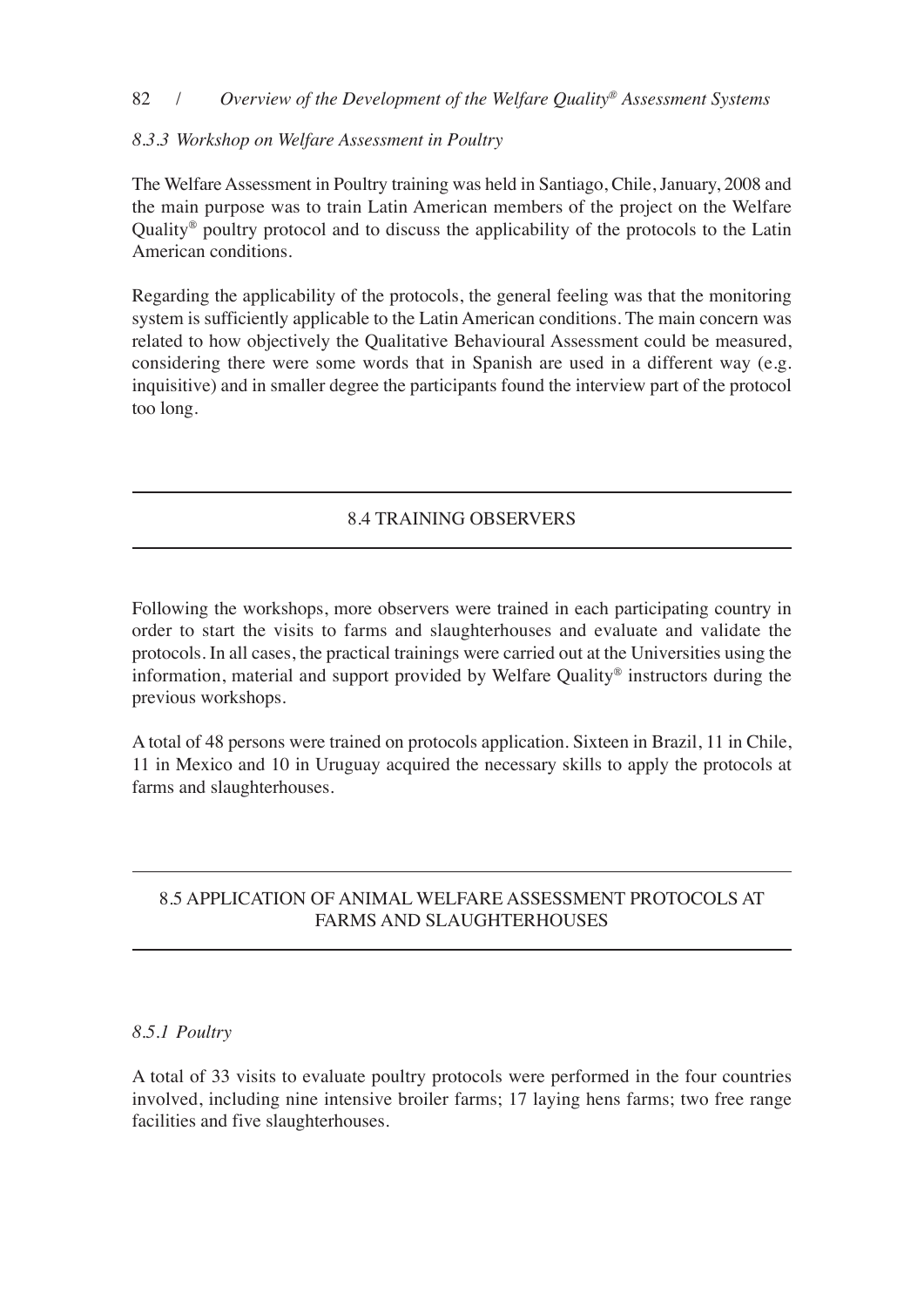poultry production is very similar in most of the big exporting countries in latin America (Brazil and chile). however, most of the observers found that the application of the protocols took too much time inside the farm. moreover, strong biosecurity measures applied in almost all the facilities adding some limitations to perform the visit.

## *8.5.2 Pigs*

A total of seven extensive and 13 intensive farms were visited and protocols were successfully applied on almost 30,000 animals in all the countries involved in the project. further, six slaughterhouses for pigs were visited in Brazil.

## *8.5.3 Beef*

Due to the different characteristics of livestock between Europe and America, a total of 26 extensive and semi-extensive beef cattle farms were visited in three countries (Uruguay, chile and Brazil) and 4,500 animals were tested. the average size of the farms varied from 250 hectares in chile to 2,700 in Brazil, and the average number of cattle per farm ranged from 752 in Chile to 3,600 in Uruguay.

some important problems on the applicability of the protocols were found, arising mainly from farm and herd size, extensive pastoral systems, cattle identification and, occasionally, climatic conditions. Alternative approaches to overcome these difficulties were developed during the welfare assessment protocols' application (described below).

#### *8.5.4 Dairy*

A total of 55 dairy farms of different systems were visited in the 4 countries involved in the study, and some 6,500 animals were registered. in some countries there is semiextensive dairy production thus some alternative methodologies were developed during the application of the welfare assessment protocols (described below).

#### *8.5.5 Slaughter*

A total of 12 cattle slaughterhouses, 6 slaughterhouses for pigs were visited in BR, MX and URU and only in Brazil four broiler slaughterhouses were visited.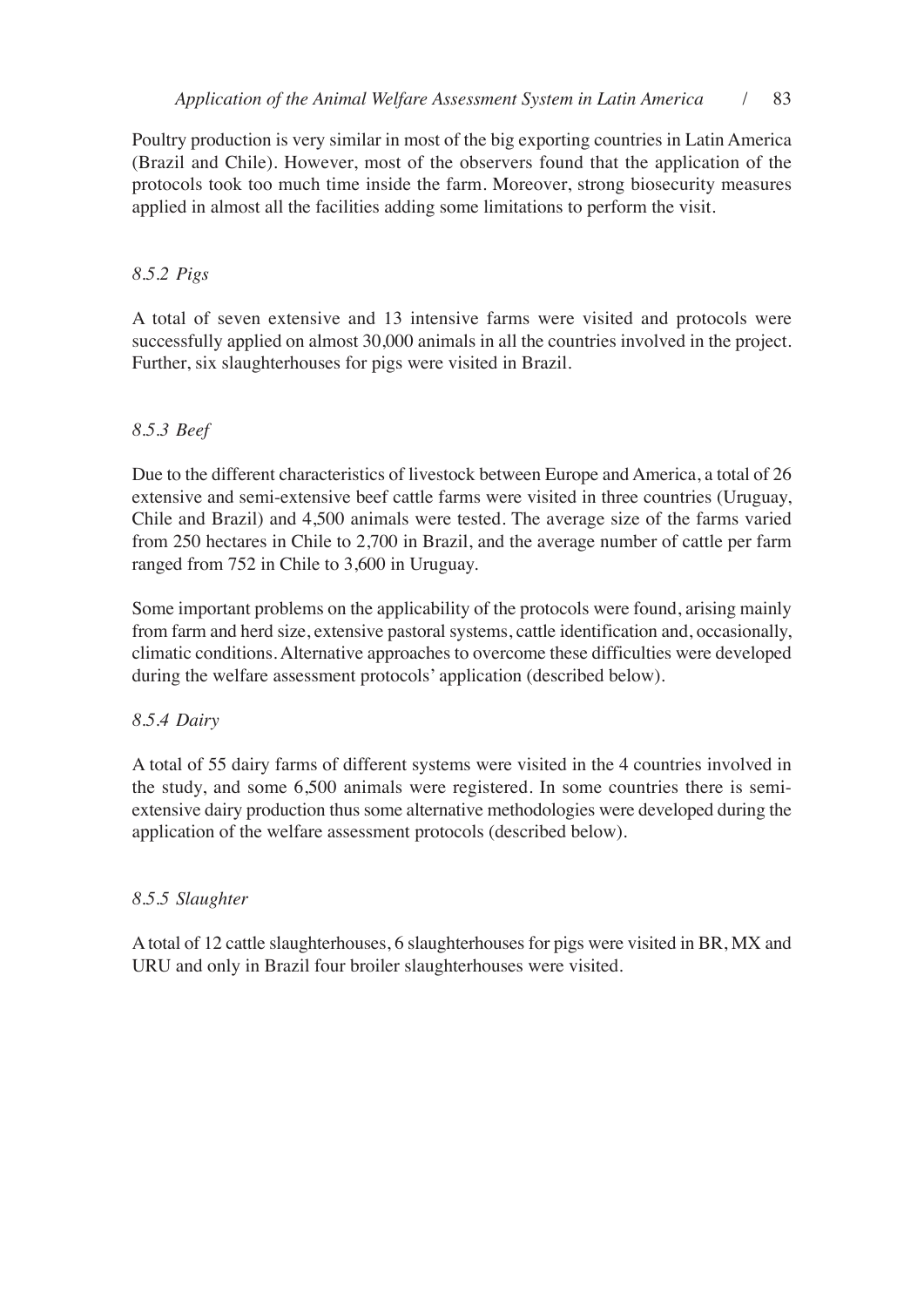# 8.6 DifficUlties when ApplyinG the protocol in lAtin AmericA

The difficulties identified from the experience in Latin America fall into three categories:

- a. Areas of concern equally applicable to European and Latin American conditions.
- b. methodological and logistical problems encountered when applying the animal welfare monitoring protocols in latin-American conditions.
- c. points that are missing or are not applicable when using the animal welfare monitoring system in latin-American extensive farms.

# *8.6.1 Areas of Concern Equally Applicable to European and Latin American Conditions*

- Qualitative assessment is seen as an innovative and useful methodology. one problem encountered by observers, however, is that some of the original English terms are difficult to translate into Spanish or Portuguese. We believe that this difficulty may also apply to non-English speaking European countries. Although it is recognized that a precise definition of each term may not be essential, some observers may feel that they are not qualified to do the assessment if many of the terms do not have a clear meaning to them.
- Defining the appropriate sample size (i.e. number of animals assessed per farm) appears to be one of the most difficult areas, taking into consideration the size of many farms in LA. The problem is further complicated by the fact that a given sample size will account for a larger percentage of animals on a small farm compared with a large farm. This will mean that the reliability of the data would be higher on small farms than on bigger farms.
- Related to the previous problem, defining which animals have to be assessed on a given farm is also a difficult issue.
- The sensitivity of heat stress parameters was questioned. One important welfare problem in cattle (particularly dairy) is heat stress and yet, the welfare monitoring system does not include any parameter related to this problem. Although this will be particularly important in hot climates, it is worth emphasizing that Holstein dairy cows may suffer heat stress when the temperature rises above  $25\text{-}30\text{ °C}$ , which is not at all uncommon in summer even in temperate countries. As for fattening pigs, wallowing behaviour was not taken into account and the reliability of the parameter manure on the body was questioned.
- Breed or age differences may have an important effect on some parameters and on how to interpret them. for example, flight distance in broilers may be short not because of lack of fear but because of lameness; as the prevalence of lameness varies between grillers and roosters, interpretation of results might be confounded.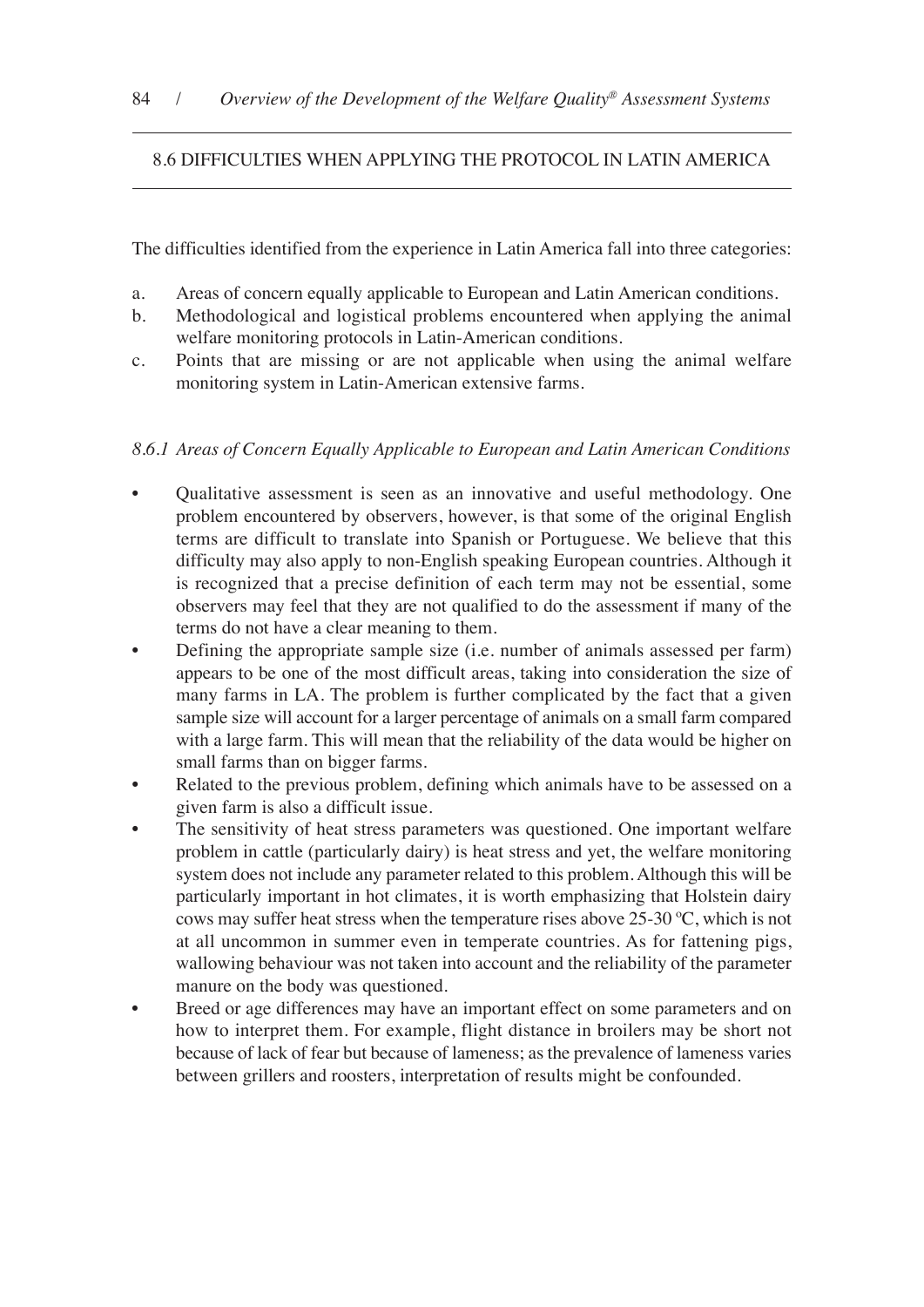# 8.6.2 *Methodological and Logistical Difficulties Encountered When Applying the Animal Welfare Monitoring System in Latin America Extensive Farms*

- On large extensive farms or pastoral systems, doing a herd scan may not be possible. Some observers also commented on the fact that, even when feasible, this parameter may not yield very useful information. for example, a herd scan could be done when animals are regrouped into the handling facilities; however changes in their behaviours (e.g. increased fear) will make the behavioural measures not representative of the normal state of these animals.
- Most of the beef and dairy farms in Latin America are extensive or semi-intensive systems, where feeding troughs are used at all or only rarely. Thus voidance distance at the feed trough is impossible or very difficult to assess.
- Another problem observed was that it was impossible to assess 70% of the cows in lactation in some farms, since the number of lactating cows is very large, in some case more than 1000.
- Also, individually identifying or even observing the animals may be difficult in some farms. for example, pens might be too large to see the animals, even with binoculars, or the animals may be out of sight if the vegetation is very high. further, not all farms have adequate individual identification systems. The same difficulty applies to observe the same side of all individuals as required by the cattle/dairy cow protocol.
- Seeing enteric problems and hearing respiratory conditions (coughing or sneezing) is very difficult when animals can not be easily approached or lie on the mud.
- In some cases when the animals are free in the pastures, observation would be impeded by some grass species, ground's slope or presence of dangerous animals (like snakes).
- In relation to cleanness of animals in extensive system, it is unusual to see dirty animals, except for some dirt on the hocks due only to occasional bad weather conditions.

# *8.6.3 Methodological and Logistical Difficulties Encountered When Applying the Animal Welfare Monitoring System in Latin American Slaughterhouses*

Differences in the size and speed of the slaughterhouse may lead to problems when trying to observe some of the parameters. for example, in some countries slaughterhouses kill more than a thousand animals per day, slaughtering an average of 100–150 animals per hour or more, the speed is so high that it is difficult to apply the protocol.

An additional problem is that in some slaughterhouses it is not possible, or at least it is very difficult, to assess the effectiveness of the stunning process in 200 animals as required by the protocol. Also, as the average number of bulls slaughtered per day may be very low, assessing the minimum number of bulls as required by the protocol may be difficult. finally, when animals are driven from the lairage area to the stunning box in large groups, identifying individual animals becomes very difficult.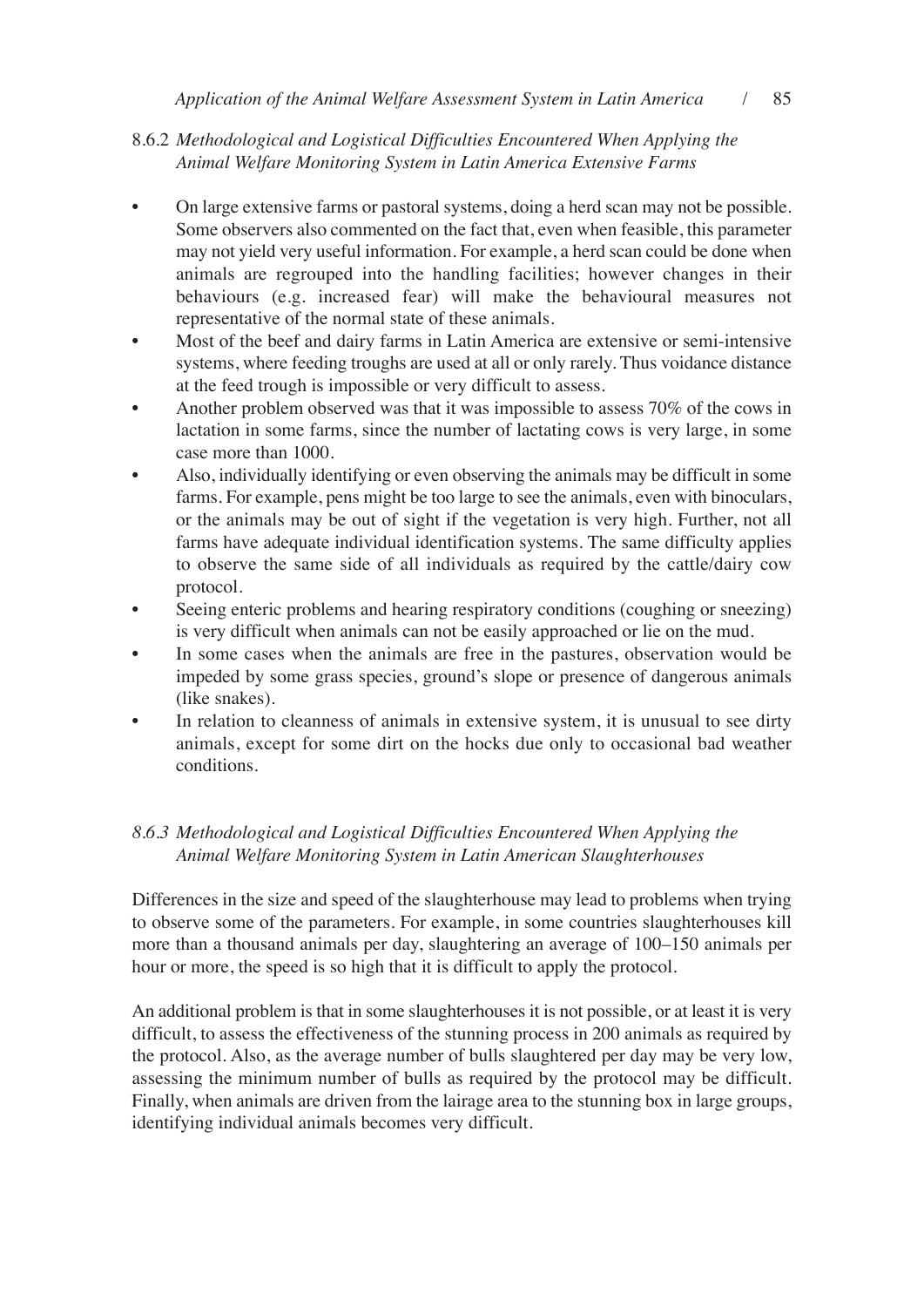# 86 / *Overview of the Development of the Welfare Quality® Assessment Systems*

Related to unloading of animals from the trucks, the consideration of a truck as a unit is not feasible; the consideration of animals individually is more practical.

moreover, latin American experts found that it is extremely difficult to record each animal from the corral to the stunning box.

some signs of inadequate stunning were not always possible to measure, such as pupil dilatation, eye rotation, corneal reflex, response to pain stimulus, only the most obvious signs can be recorded, such as extensive kicking, righting reflex or attempts to raise the head, because the facilities do not allow getting close to the animals.

measures of ph of the same animals are very difficult to perform and imply visiting the slaughterhouse one more day. Nevertheless in exporting industries this is a routine procedure and the protocols can be used.

# *8.6.4 Points that Are Missing or Are Not Applicable When Using the Animal Welfare Monitoring System in Latin America Extensive Farms*

some of the main aspects that have a clear impact on welfare and are not included in the current protocol are:

- risk of predation;
- horn flies and ticks;
- sunburn;
- pasture size and condition;
- mineral supplements;
- wallowing facilities (only pigs);
- water supply from natural sources;
- shade;
- mounting;
- branding (in cattle), it is compulsory in some countries and very common in others;
- distance walked (from pasture/paddock to milking parlour) and quality of the walkway (in dairy cows).

# 8.7 sUGGesteD remeDiAl strAteGies AnD recommenDAtions

Some of the areas of concern that are equally applicable to European and Latin American conditions require careful discussion among scientists involved in SP2 and SP10. In this regard, it is worth mentioning that several of the participants attended the final SP2 meeting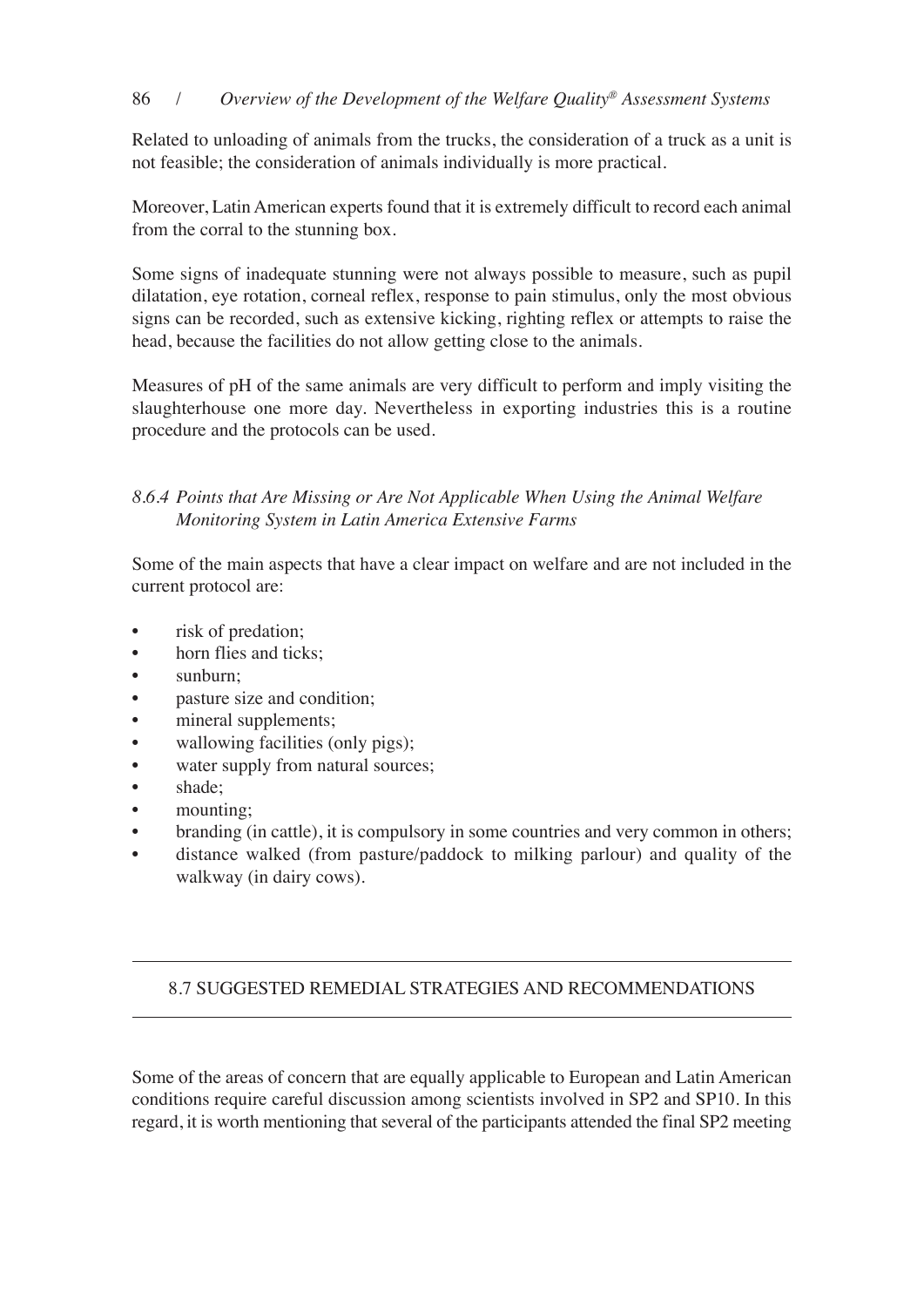and had the opportunity to discuss many of the issues raised in this report with the scientists in sp2.

on the other hand, we strongly believe that many of the problems that are encountered when applying the monitoring system to extensive farms could be solved if there is some flexibility in the methodology and a readiness to use alternatives when a particular measure is not applicable, as well as to incorporate new, relevant measures (although we do recognize that this may pose some problems in the integration phase). for example, at the slaughterhouse it would be possible to record information on the group instead of the individual animals when animals are driven in group to the stunning box and start recording individual information just after the entry into the stunning box. It could be useful to divide the driving area into several sectors (defined specifically for each plant); for large slaughterhouses we suggest at least 50 animals per sector (e.g. pen, corridor, shower, and line chute).

It is important to mention, however, that this flexibility should not fundamentally change the monitoring system. Therefore, it is very important that observers are well trained not only in the system itself but in the characteristics of the production system so that they can understand and achieve the objectives of the assessment.

# *8.7.1 A Suggested New Indicator: Human–Animal Interactions during Handling*

The human-cattle interactions are intense during handling in the pens. Therefore, we understand that the quality of handling (and consequently of the interaction) should be assessed. we suggest that after avoidance distance and clinical scoring assessments the animals should be driven by the farm's team, simulating a routine procedure moving them from one pen to another, walk through the corral pens, squeeze chute, line chute, restrainer or scale; without carrying out any other procedure. the assessment has to be done on all the animals of the group or with at least 100 animals. we suggest the following indicators:

- use of resources to drive the animals (flags, sticks, electric prods, others);
- aggression towards the animals (number of occurrences);
- speed to drive the animals: slow (walk), fast (trot), very fast (run);
- human vocalization (nothing, talk and whistle, shouts)
- number of occurrences of falling, slipping, jumping, animals that jump on other animals (trampling), lying down, hits by gates and animal vocalizations.

since injuries caused by a bad practice in the vaccine application are common in latin American herds, we suggest considering the injuries due to vaccination such as lesions/swellings.

In most of the countries iron branding is compulsory by law, we suggest to include the iron branding scars as a general comment about the herd or define if should be considered as a 'hairless patches' or a lesion / swellings.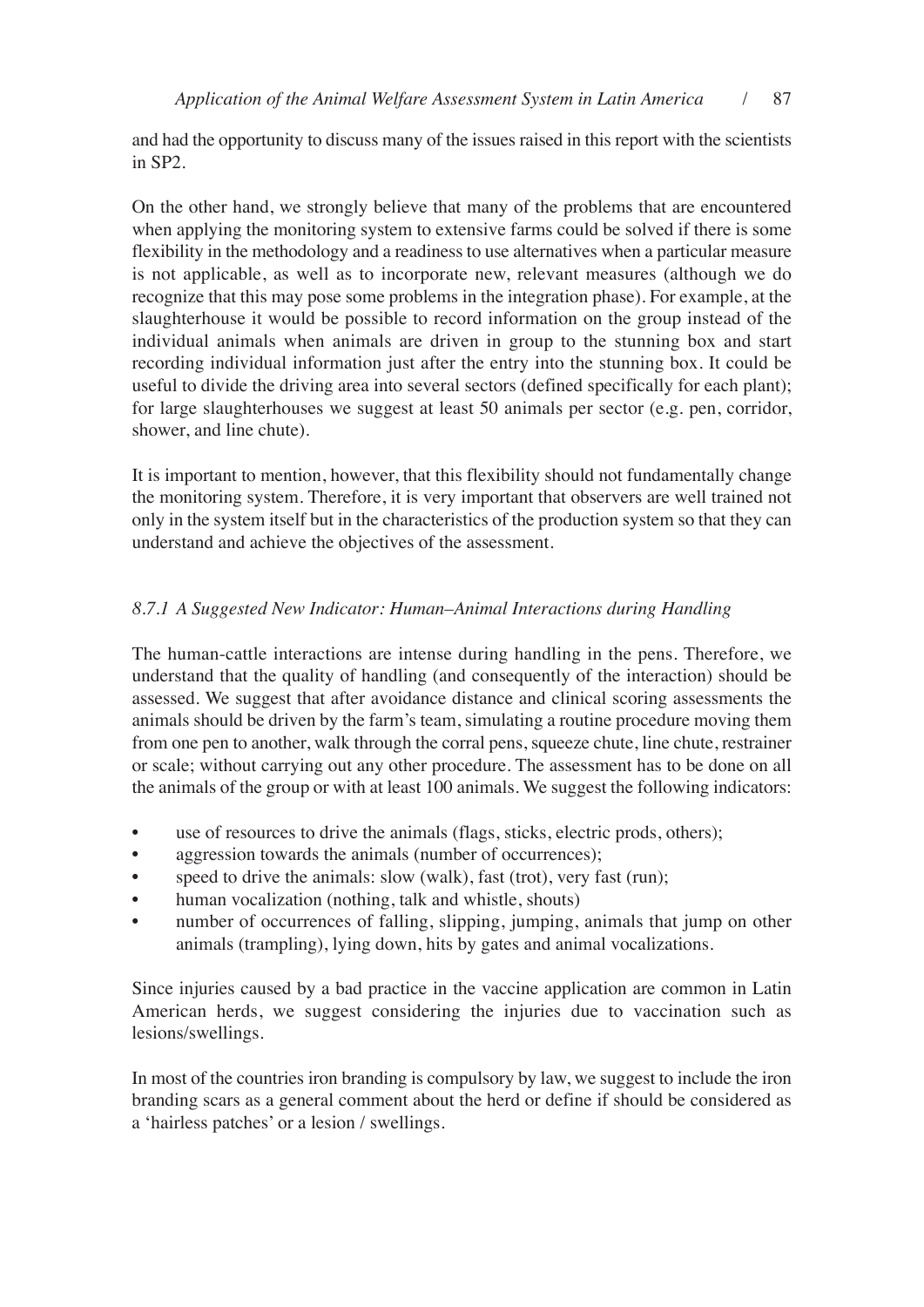# 88 / *Overview of the Development of the Welfare Quality® Assessment Systems*

fortunately, tail docking is not common in lA dairy farms; some finding could be caused by accidents or bad handling. moreover, we suggest considering (when doing the clinical assessment) if the cow's tail is broken, since this observation is quite easy to carry out and it offers an idea about the quality of the handling.

In dairy farms, we also suggest taking into consideration the time spent by the cows in the waiting room and in the milking parlour; and the resources available in the waiting room (water, bed, food, shade, sprinklers, etc.).

# 8.8 other issUes relAteD to welfAre QUAlity®

It is important to point out that the INCO-WQ Project in Latin America contributed to promoting a large variety of events in animal welfare in the region that we consider as other outcomes, besides the assessment of the protocols. Example include: developing extension material (brochures, papers, books, web pages, etc); participation in seminars and congresses; promotion of animal welfare laws; diverse research projects linked with Welfare Quality<sup>®</sup> in different countries; degree, master and doctor's theses on animal welfare topics; improving the engagement on animal welfare issues with different stakeholders in each country and growing of international recognition of latin America's work in animal welfare.

# *8.8.1 Dissemination Material*

Material such as brochures and books, development of web pages in Spanish and portuguese and presentations in seminars and congresses were done during this period (see references).

# *8.8.2 Animal Welfare at the University Level*

- In the four countries considerable effort has been made to include animal welfare in the curricula at the veterinary and Animal science schools and faculties.
- More than 20 monographies and theses (Masters and PhD) have been produced in all LA groups engaged in the INCO-Welfare Quality® project.
- Different programs through Permanent Education in the University or similar have been carried out in all the countries to capacitate truck drivers, stockmen, producers and stakeholders in Good management practices. only in Uruguay more than 3,000 people have qualified.